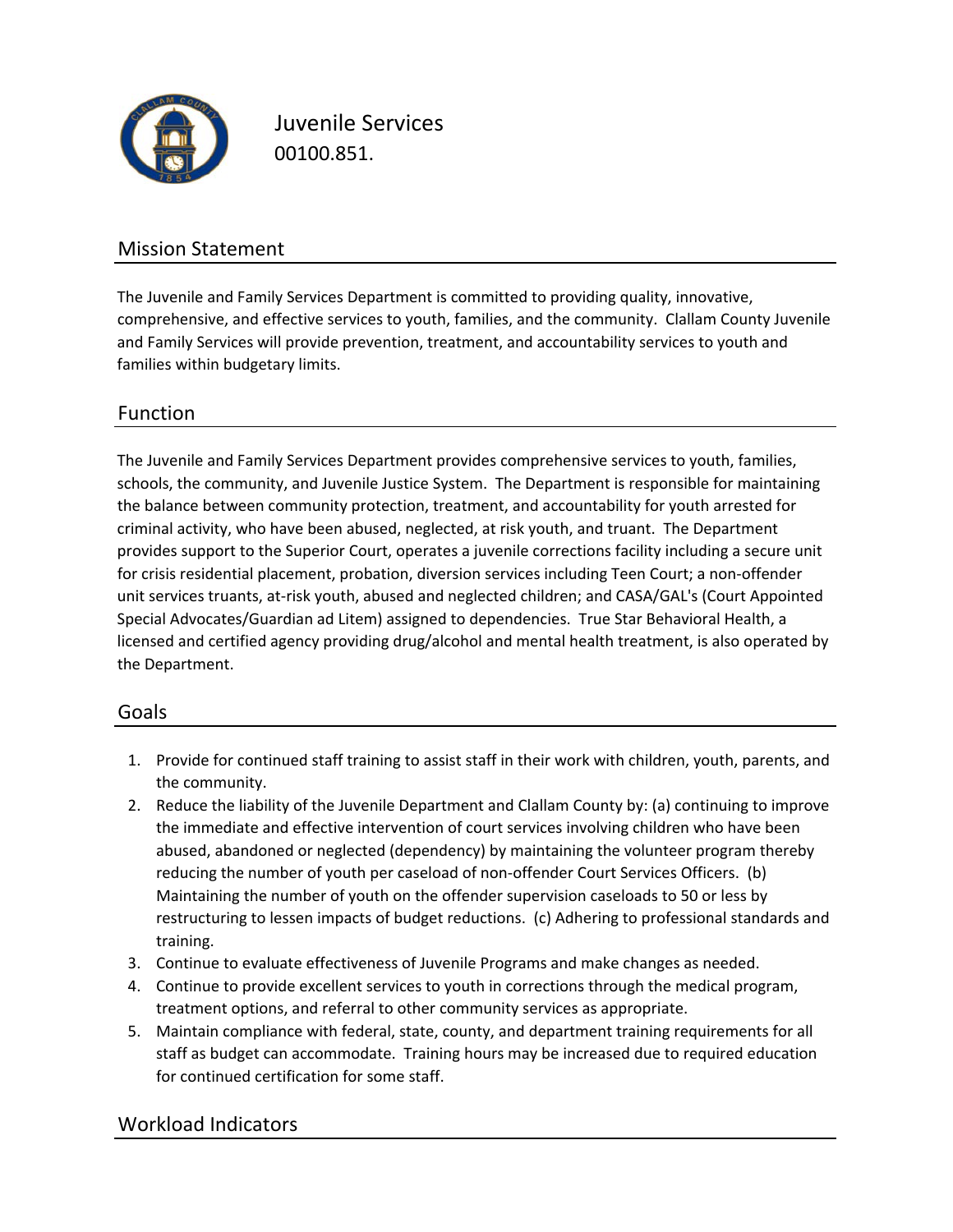|                                             | 2010 Actual | 2011 Actual | 6/30/12 Actual |
|---------------------------------------------|-------------|-------------|----------------|
| OFFENDER:                                   |             |             |                |
| <b>New Filings</b>                          | 282         | 267         | 130            |
| <b>New Supervision Cases</b>                | 168         | 183         | 98             |
| <b>Offender Proceedings Held</b>            | 3,140       | 3,292       | 1,372          |
| Total Offender Cases Resolved/Disposed      | 274         | 284         | 116            |
| <b>CDDA Average Monthly Caseload</b>        | 63          | 60          | 54             |
| <b>SSODA Average Monthly Caseload</b>       | 2.8         | 2.0         | 1.3            |
| Diversions Processed/Referred               | 161         | 152         | 80             |
| <b>Total Number of Offense Referrals</b>    | 475         | 543         | 229            |
| NON-OFFENDER:                               |             |             |                |
| <b>Dependency Filings</b>                   | 80          | 107         | 43             |
| <b>At-Risk Youth Filings</b>                | 80          | 66          | 43             |
| CHINS (Child in Need of Services) Filings   | 4           | 6           | 6              |
| <b>Truancy Petitions Filed</b>              | 334         | 284         | 178            |
| Non-Offender Proceedings Held               | 3,824       | 4,019       | 2,038          |
| <b>CORRECTIONS/SCRC:</b>                    |             |             |                |
| <b>Total Annual Corrections Bookings</b>    | 658         | 707         | 405            |
| <b>Total Bed Days</b>                       | 6,282       | 7,142       | 3,578          |
| <b>Average Daily Corrections Population</b> | 17.2        | 19.5        | 19.7           |
| <b>Peak Corrections Population</b>          | 27.0        | 35.0        | 35.0           |
| Average Monthly Utilization Rate - SCRC     | 1.9         | 1.5         | 2.4            |

### Grant Funding Sources

- 1. Department of Agriculture (Federal)
- 2. Department of Justice (Federal)
- 3. Department of Health and Human Services (Federal)
- 4. Washington State Department of Social and Health Services
- 5. State of Washington Administrative Office of the Courts

#### Revenues

|                                       | 2010 Actual | 2011 Actual | 6/30/12 Actual | 2013 Budget |
|---------------------------------------|-------------|-------------|----------------|-------------|
| Taxes                                 |             |             |                |             |
| Licenses and Permits                  | 10,442      | 9,407       | 4,278          | 8,500       |
| Intergovernmental Revenues            | 1,057,193   | 1,076,183   | 515,004        | 919,802     |
| <b>Charges for Goods and Services</b> | 160,683     | 157,019     | 75,272         | 340,121     |
| <b>Fines and Forfeits</b>             | 2,568       | 3,515       | 1,457          | 3,300       |
| Miscellaneous Revenues                | 11,502      | 6,025       | 1,418          | 2,350       |
| <b>Other Financing Sources</b>        |             |             |                |             |
| Transfers In                          |             |             |                |             |
| <b>General Tax Support</b>            | 1,670,456   | 1,578,293   | 857,938        | 1,580,940   |
| Total                                 | \$2,912,844 | \$2,830,442 | \$1,455,367    | \$2,855,013 |